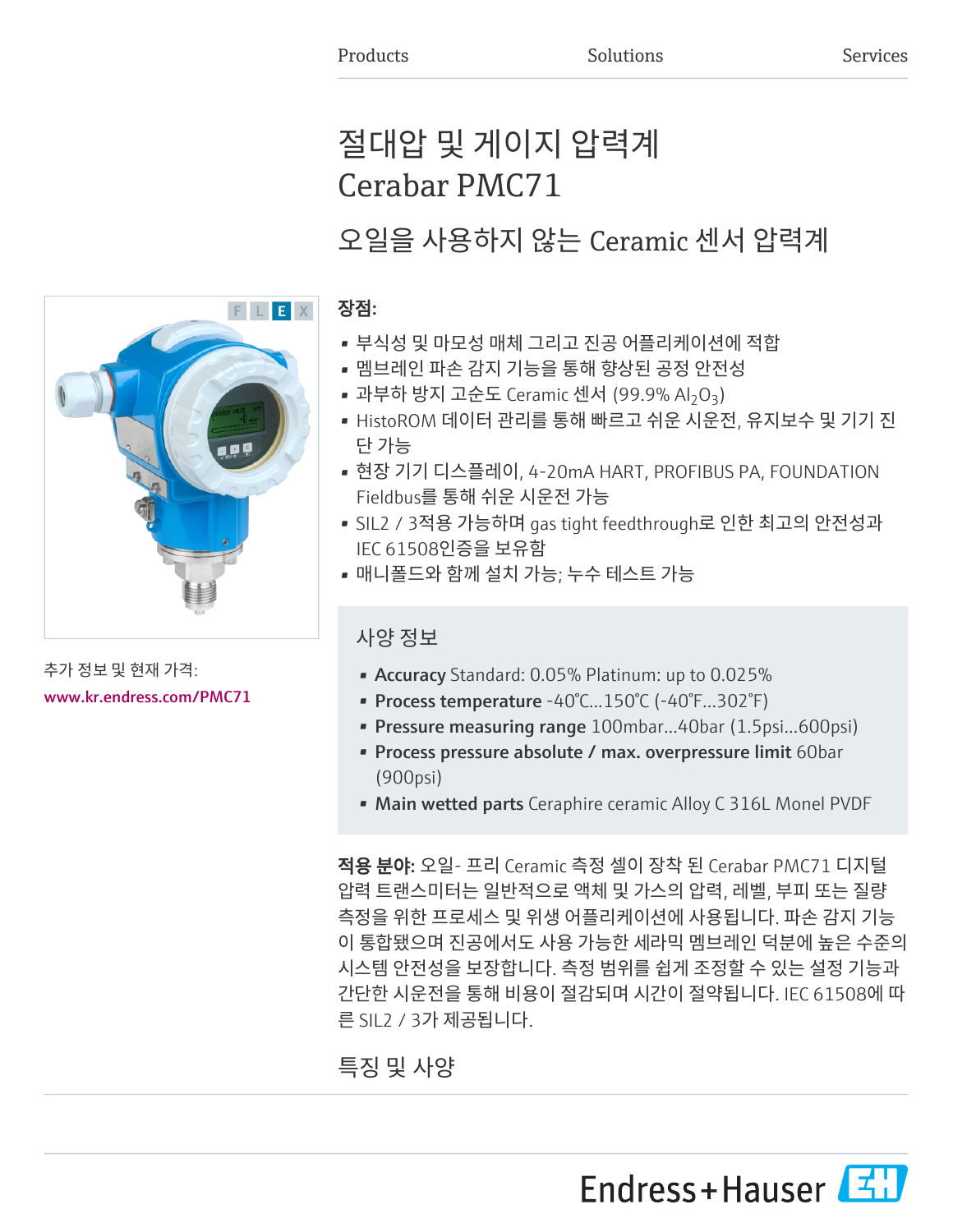# Pressure 측정 원리

Absolute and gauge pressure

#### Characteristic

Digital transmitter with capacitive sensor and ceramic membrane Modular transmitter Long term stability Enhanced safety via self diagnostic functions Secondary process barrier

#### Supply voltage

4...20 mA HART 10,5...45V DC (Non Ex): Ex ia: 10,5...30V DC PROFIBUS PA: 9...32 V DC (Non Ex) FOUNDATION Fieldbus: 9...32 V DC (Non Ex)

#### Reference Accuracy

Standard: 0.05% Platinum: up to 0.025%

#### Long term stability

0.05 % of URL/ year 0.08 % of URL/ 5 years 0.1 % of URL/ 10 years

#### Process temperature

-20°C...150°C (-4°F...257°F)

#### Ambient temperature

-40°C...85°C (-40°F...185°F)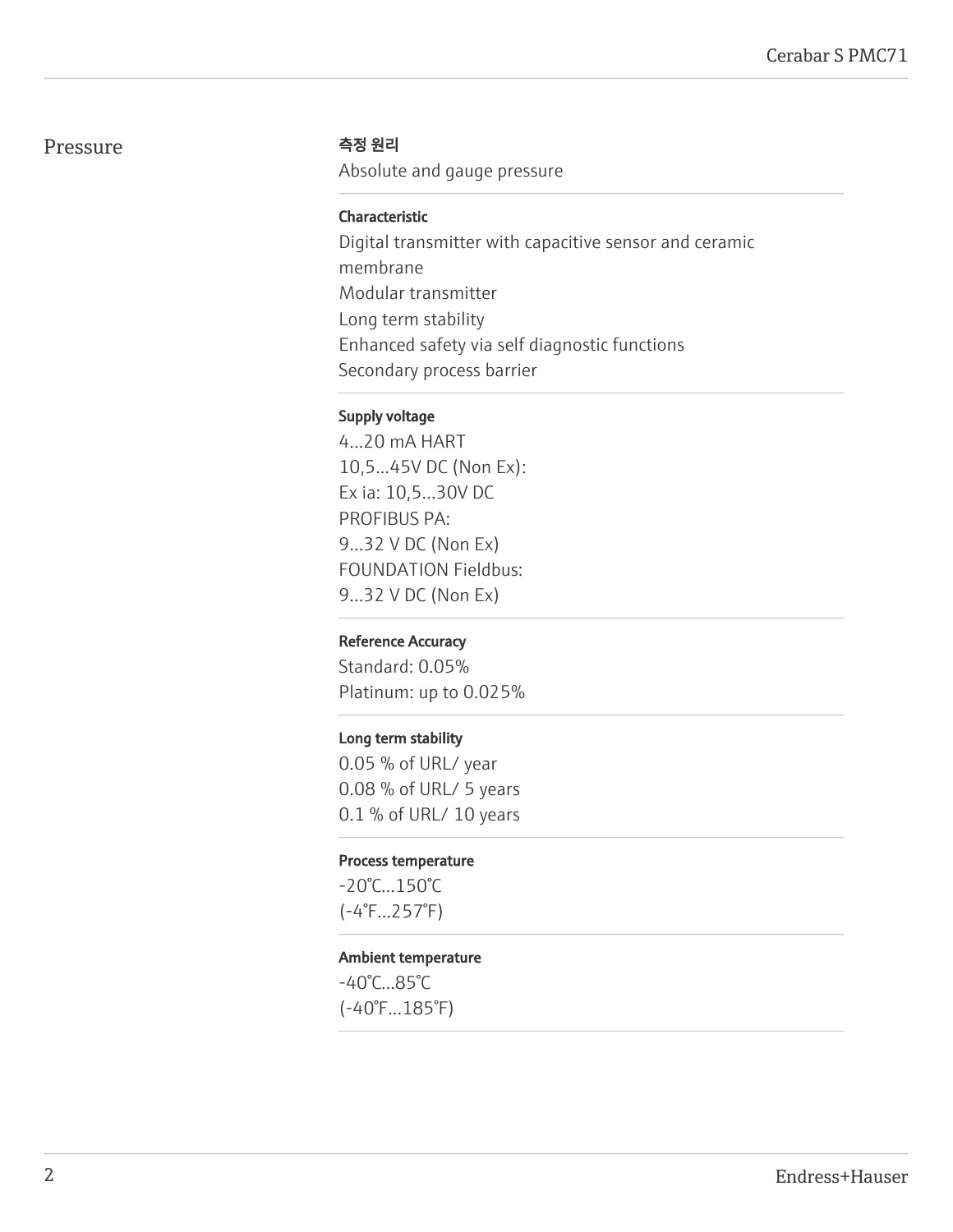#### Pressure

#### Measuring cell

100 mbar...40 bar (1.5 psi...600 psi) relative/ absolute

#### Smallest calibratable span

5 mbar (0.075 psi)

#### Vacuum resistance

0 mbar abs.

#### Max. Turn down

100:1

#### Max. overpressure limit

60 bar (900 psi)

#### Process connection

Thread: G1/2...G2, R1/2, MNPT1/2...MNPT2 Flange: DN25...DN80, ASME 1"...4", JIS 10K

#### Process connection hygienic

Tri-Clamp DIN11851 Varivent N SMS DRD

#### Material process membrane

Ceramic

#### Material gasket

Viton, EPDM, Chemraz, Kalrez, NBR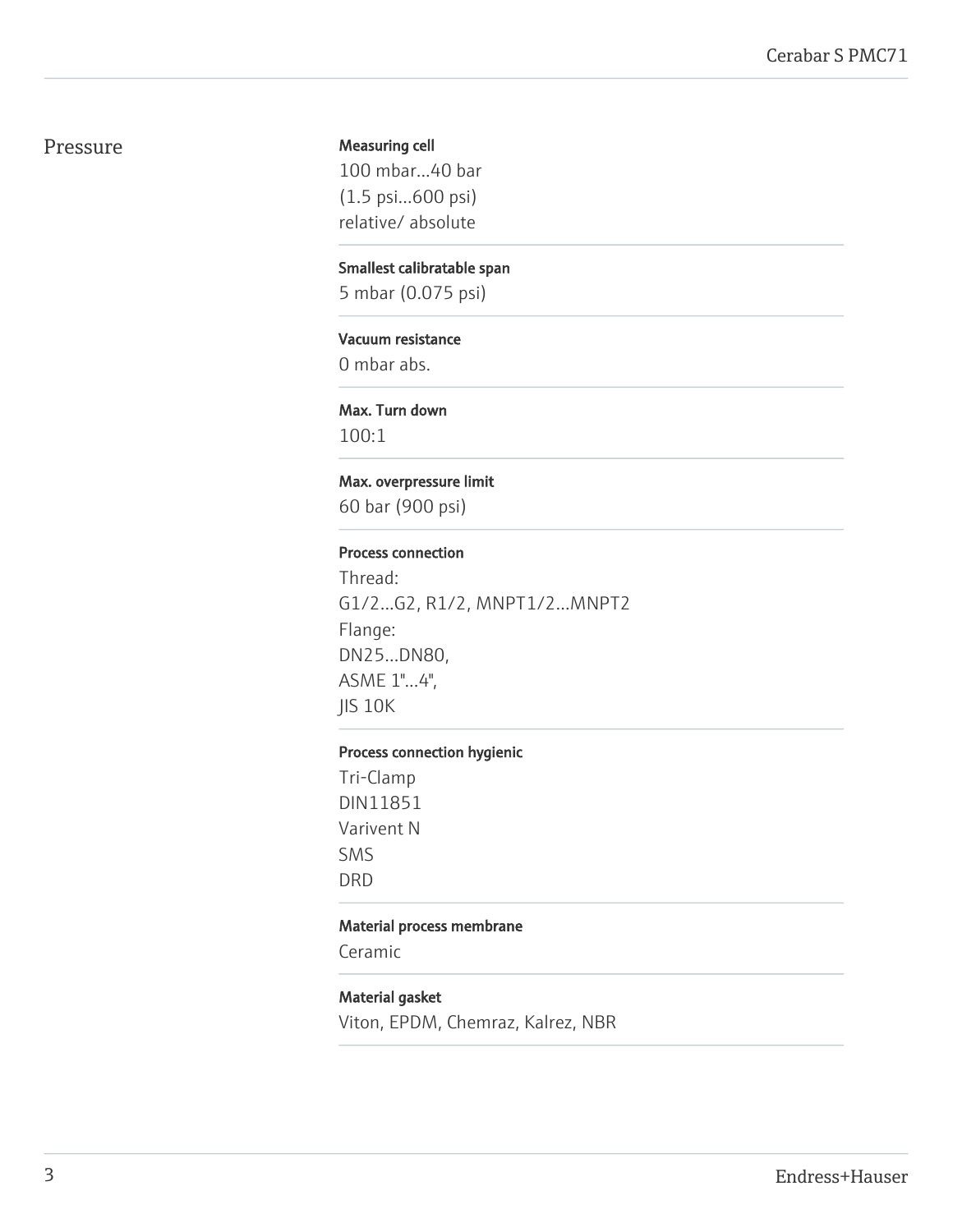# Pressure

#### Fill fluid

none, dry measuring cell

Material housing Die-cast aluminum, AISI 316L

Communication 4...20 mA HART PROFIBUS PA FOUNDATION Fieldbus

Certificates / Approvals ATEX, FM, CSA, CSA C/US, IEC Ex, JPN Ex, INMETRO, NEPSI, EAC

Design approvals EN10204-3.1

Hygienic approvals 3A, EHEDG

Marine approvals GL/ ABS

Drinking water approvals

**NSF** 

Specialities Diagnostic functions

Successor PMC71B

Continuous / Liquids 측정 원리

Absolute and gauge pressure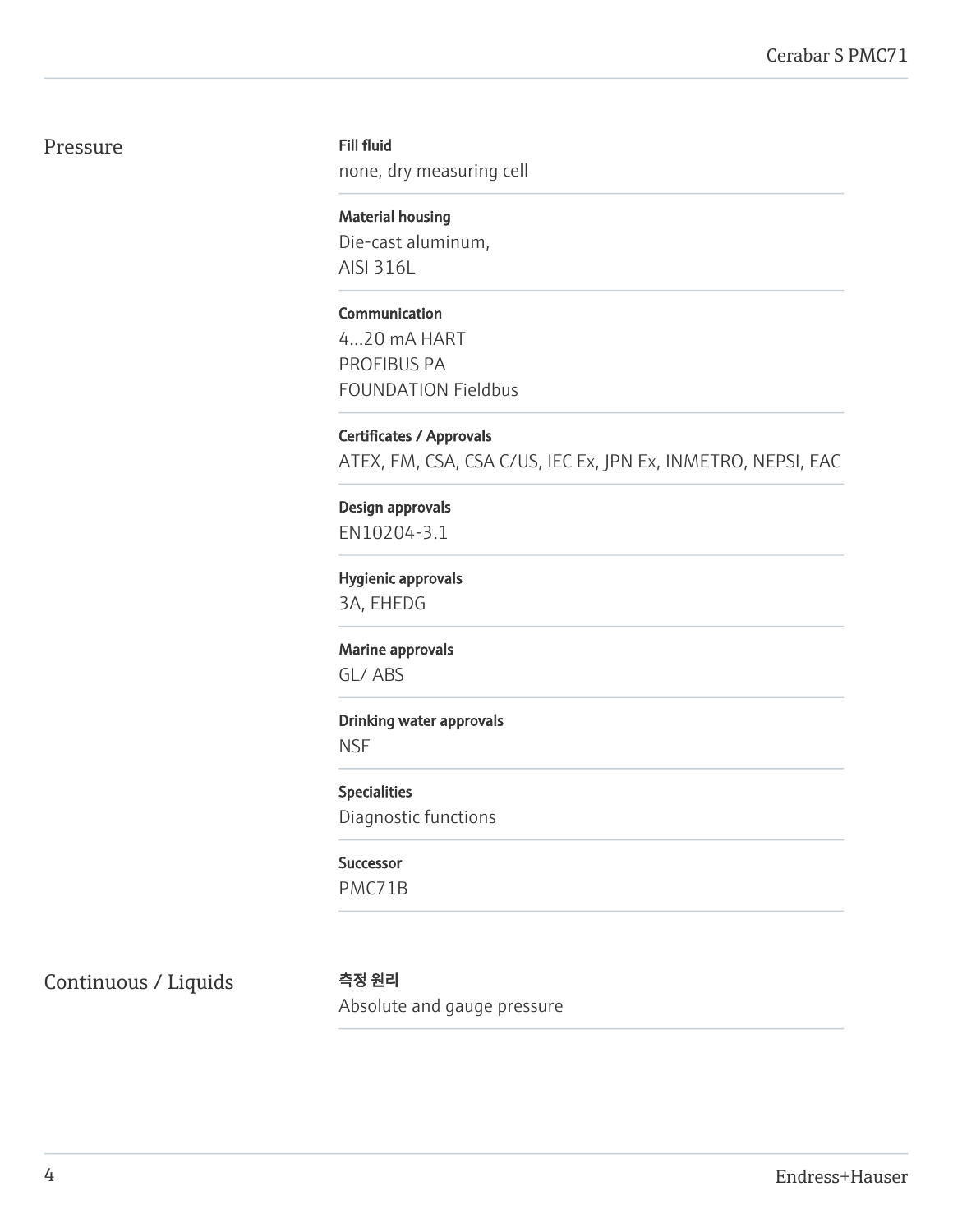# Continuous / Liquids

#### Characteristic / Application

Digital transmitter with capacitive sensor and ceramic membrane Modular transmitter Long term stability Enhanced safety via self diagnostic functions Secondary process barrier

#### Specialities

diagnostic functionalities different languages in software

#### Supply / Communication

4...20mA HART: 10,5...45V DC Ex ia: 10,5...30V DC PROFIBUS PA / FOUNDATION Fieldbus: 9...32V DC

#### **Accuracy**

Standard: 0.05% Platinum: up to 0.025%

#### Long term stability

0,05% of URL/year

#### Ambient temperature

-40°C...85°C (-40°F...185°F)

#### Process temperature

-40°C...150°C (-40°F...302°F)

# Process pressure absolute / max. overpressure limit

60bar (900psi)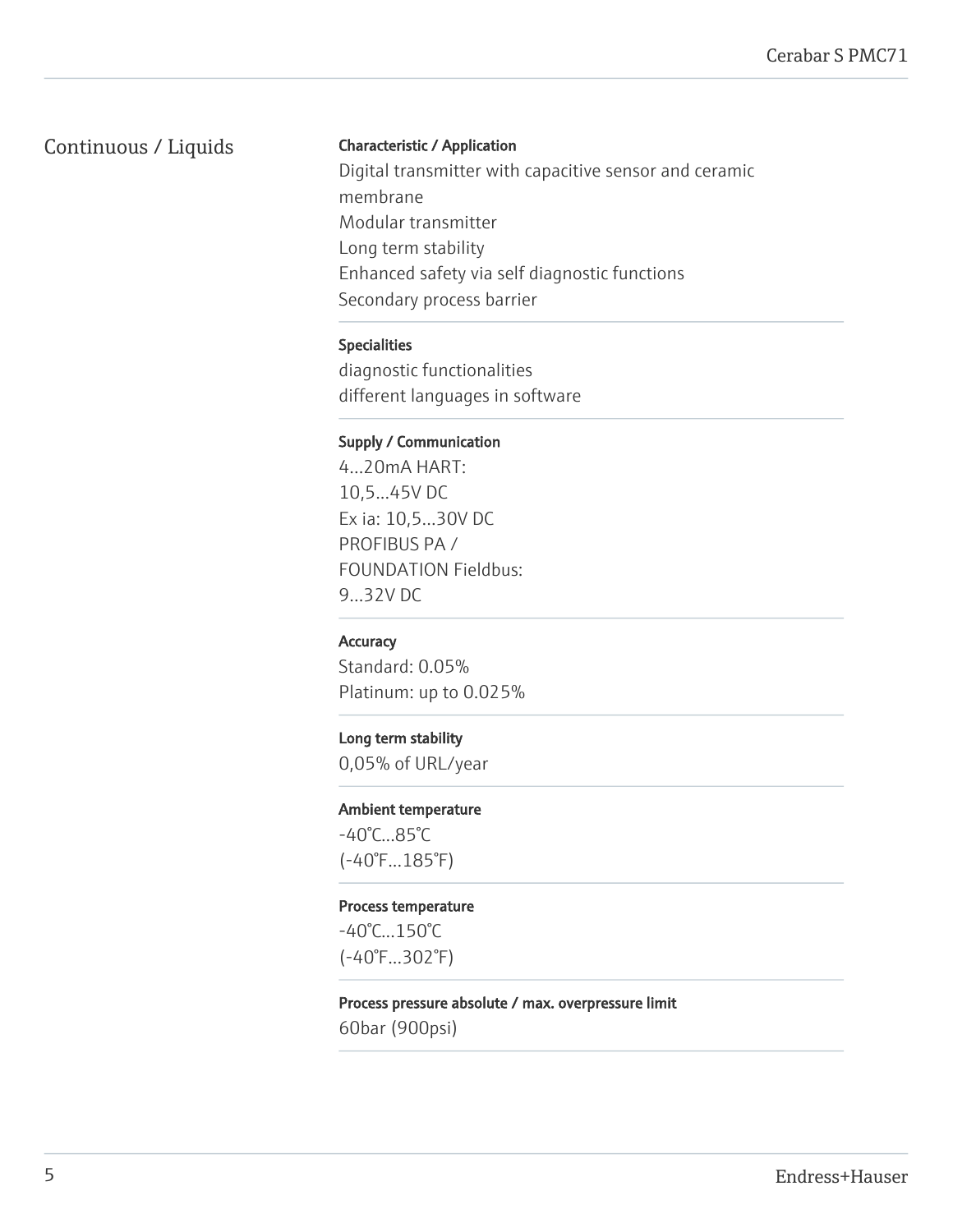# Continuous / Liquids

#### Pressure measuring range

100mbar...40bar (1.5psi...600psi)

#### Main wetted parts

Ceraphire ceramic Alloy C 316L Monel PVDF

#### Process connection

Threads Flanges Tri-Clamp ISO2852 Hygienic connections

#### Max. measurement distance

400m (1312ft) H2O

#### Communication

4 ... 20 mA HART PROFIBUS PA FOUNDATION Fieldbus

#### Certificates / Approvals

ATEX, FM, CSA C/US, IEC Ex, JPN Ex, INMETRO, NEPSI, EAC

#### Design approvals

EN 10204-3.1

#### Marine approval

GL/ ABS

#### Drinking water approvals

**NSF**